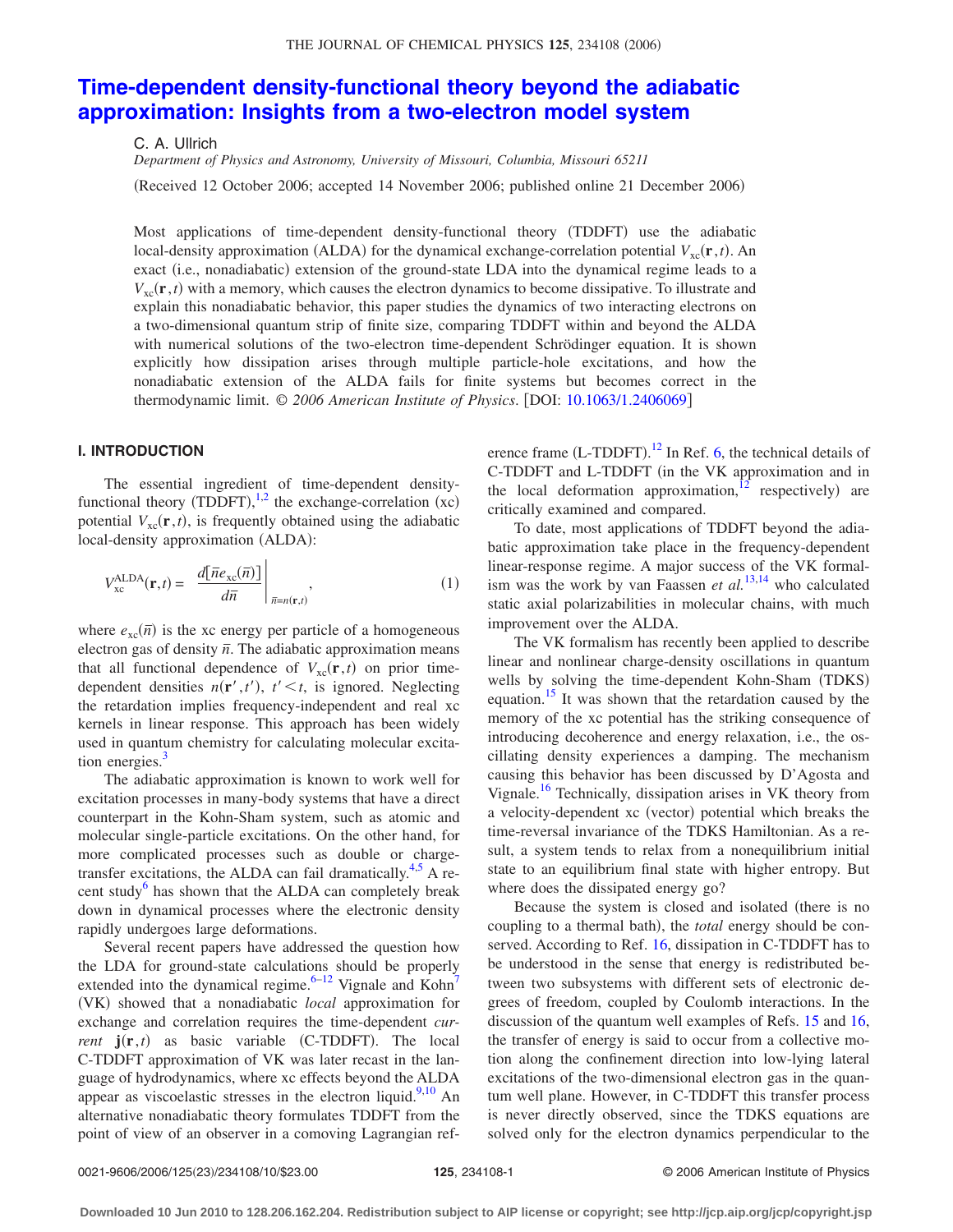quantum well plane. The damping of collective excitations in C-TDDFT as well as in the full many-body picture thus deserves further thought.

The purpose of the present paper is to give an explicit, pedagogical illustration of the road towards dissipation in collective electronic motion. We will consider a two-electron model system that is simple enough so that its dynamics can be treated numerically exactly via solution of the full timedependent Schrödinger equation and compare it with TD-DFT within and beyond the ALDA. In particular, we will focus on charge-density oscillations along one direction of the system, and how the exact calculations show that the amplitude of these oscillations changes over time. This amplitude modulation comes from a superposition of transitions between the ground state and singly excited states and between singly and doubly excited states, including a coupling to the transverse degrees of freedom due to Coulomb interactions.

In ALDA, all effects involving multiple excitations are completely absent; in C-TDDFT in the local VK approximation, multiple excitations are implicitly included, but for finite systems their contribution is strongly exaggerated, producing an unphysical damping. Based on the insights of our simple two-electron system, we will discuss how the dissipative behavior emerges in the thermodynamic largesystem) limit, and to what extent it is then correctly described by the VK formalism.

In Sec. II we give the technical details of our twoelectron model system and describe how the full Schrödinger equation and the TDKS equations with and without memory are solved. Section 3 gives our results and discusses the physical process of dissipation of collective charge-density oscillations. Conclusions are given in Sec. IV.

#### **II. MODEL SYSTEM**

Consider two electrons on a two-dimensional (2D) quantum strip of length *L* and width  $\Delta$ , positioned in the *x*-*z* plane. In the following, we will be mostly interested in situations where  $L \ge \Delta$ . The system has hard-wall boundary conditions at two ends of the strip, at  $z=0$  and  $z=\Delta$ , and periodic boundary conditions along the *x* direction. In other words, the electrons are living on a strictly 2D surface whose topology is equivalent to that of a cylindrical tube of length  $\Delta$  and circumference *L*.

On this 2D quantum strip we first calculate the electronic ground state in the presence of a linear external potential which depends only on *z*:

$$
V(z) = Fz,\tag{2}
$$

<span id="page-1-5"></span>where  $F$  is a constant field strength. At the initial time  $t=0$ , this external potential is suddenly switched off, which triggers a charge-density oscillation along  $z$  (see Fig. [1](#page-1-0)). The electronic density thus remains uniform along the *x* direction for all times. The goal is to follow the time evolution of the system for many cycles of the charge-density oscillations, comparing the exact numerical solution of the two-electron Schrödinger equation with TDDFT solutions within and beyond ALDA. Atomic (Hartree) units are used throughout.

<span id="page-1-0"></span>

FIG. 1. (Color online) Schematic illustration of 1 cycle of a charge-density oscillation of a two-electron system on a 2D quantum strip of width  $\Delta$  and length *L*. Darker areas represent regions of charge accumulation. Snapshots are shown at times as indicated, where *T* is the duration of one cycle. The model assumes periodic boundaries along *x* and hard-wall boundaries at  $z=0$  and  $z=\Delta$ .

#### **A. Two-electron Schrödinger equation**

## *1. Ground state*

The static two-electron Schrödinger equation for our problem reads

<span id="page-1-2"></span>
$$
0 = \left[ -\frac{\nabla_1^2}{2} - \frac{\nabla_2^2}{2} + V(z_1) + V(z_2) + \frac{1}{|\mathbf{r}_1 - \mathbf{r}_2|} - E_j \right] \times \Phi_j(\mathbf{r}_1 s_1, \mathbf{r}_2 s_2),
$$
\n(3)

where  $\mathbf{r}_{1,2} = (x_{1,2}, z_{1,2})$ , and  $s_{1,2}$  denotes the spin. We expand the two-electron eigenstates  $\Phi_i$  in a basis of Slater determinants:

<span id="page-1-1"></span>
$$
\Phi_j(\mathbf{r}_1 s_1, \mathbf{r}_2 s_2) = \sum_{\substack{\nu_1 \nu_2 \\ \kappa_1 \kappa_2}} C_{\nu_1 \nu_2 \kappa_1 \kappa_2}^j \Psi_{\nu_1 \nu_2 \kappa_1 \kappa_2}(\mathbf{r}_1 s_1, \mathbf{r}_2 s_2),\tag{4}
$$

where

$$
\Psi_{\nu_1\nu_2\kappa_1\kappa_2} = \frac{1}{\sqrt{2}} \Big[ \psi_{\nu_1\kappa_1}(x_1, z_1) \xi_1(s_1) \psi_{\nu_2\kappa_2}(x_2, z_2) \xi_2(s_2) - \psi_{\nu_2\kappa_2}(x_1, z_1) \xi_2(s_1) \psi_{\nu_1\kappa_1}(x_2, z_2) \xi_1(s_2) \Big].
$$
 (5)

Here,  $\xi$  are single-particle spinors, and for the spatial part we choose the noninteracting single-particle wave functions for constant external potential:

$$
\psi_{\nu\kappa}(x,z) = \sqrt{\frac{2}{L\Delta}} \exp\left(\frac{2\pi i\kappa x}{L}\right) \sin\left(\frac{\pi \nu z}{\Delta}\right) \tag{6}
$$

<span id="page-1-3"></span>with quantum numbers

$$
\kappa = 0, \pm 1, \pm 2, \dots,\tag{7}
$$

<span id="page-1-4"></span>
$$
\nu = 1, 2, 3, \dots \tag{8}
$$

In other words, we satisfy the given boundary conditions (see Fig.  $1$ ) by choosing plane-wave basis states along the strip and standing waves across the strip.

Inserting the basis expansion  $[Eq. (4)]$  $[Eq. (4)]$  $[Eq. (4)]$  into the Schrödinger equation  $[Eq. (3)]$  $[Eq. (3)]$  $[Eq. (3)]$  yields the following equation for the expansion coefficients:

**Downloaded 10 Jun 2010 to 128.206.162.204. Redistribution subject to AIP license or copyright; see http://jcp.aip.org/jcp/copyright.jsp**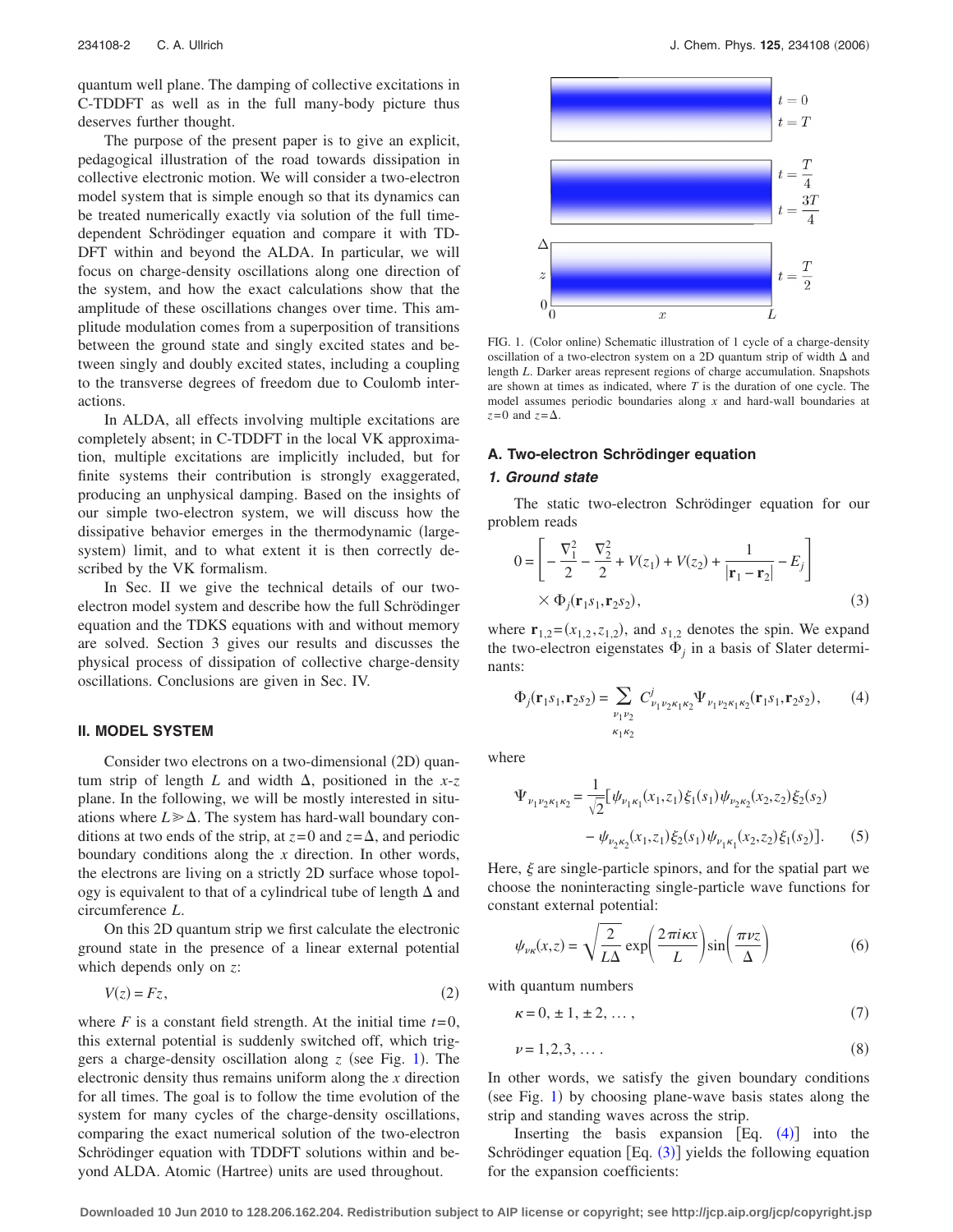<span id="page-2-0"></span>
$$
\sum_{\nu_1\nu_2} \left[ (T_{\nu_1\kappa_1} + T_{\nu_2\kappa_2}) \delta_{\nu_1\mu_1} \delta_{\nu_2\mu_2} \delta_{\kappa_1\rho_1} \delta_{\kappa_2\rho_2} \right. \\
\left. + (V_{\mu_1\nu_1} \delta_{\nu_2\mu_2} + V_{\mu_2\nu_2} \delta_{\nu_1\mu_1}) \delta_{\kappa_1\rho_1} \delta_{\kappa_2\rho_2} + W^{\mu_1\mu_2\rho_1\rho_2}_{\nu_1\nu_2\kappa_1\kappa_2} \right] \\
\times C^j_{\nu_1\nu_2\kappa_1\kappa_2} = E_j C^j_{\mu_1\mu_2\rho_1\rho_2}.\n\tag{9}
$$

Here and in the following, the indices  $\kappa_{1,2}, \rho_{1,2}$  run over positive and negative integers including zero, whereas  $\mu_1$ ,  $\nu_1$ , run over positive integers only [see Eqs.  $(7)$  $(7)$  $(7)$  and  $(8)$  $(8)$  $(8)$ ]. The kinetic energy and external potential matrix elements are given by

$$
T_{\nu\kappa} = \frac{\pi^2 \nu^2}{2\Delta^2} + \frac{2\pi^2 \kappa^2}{L^2}
$$
 (10)

<span id="page-2-1"></span>and

$$
V_{\mu\nu} = \frac{2}{\Delta} \int_0^{\Delta} dz \sin(\tilde{\mu}z) \sin(\tilde{\nu}z) V(z), \qquad (11)
$$

introducing the abbreviation  $\tilde{\mu} = \pi \mu / \Delta$  and similar for  $\tilde{\nu}$ . The matrix elements of the Coulomb interaction are

$$
W^{\mu_1 \mu_2 \rho_1 \rho_2}_{\nu_1 \nu_2 \kappa_1 \kappa_2} = \frac{4}{\Delta^2 L} \int_0^{\Delta} dz_1 \int_0^{\Delta} dz_2 \sin(\tilde{\mu}_1 z_1) \sin(\tilde{\mu}_2 z_2)
$$
  
 
$$
\times \sin(\tilde{\nu}_1 z_1) \sin(\tilde{\nu}_2 z_2) \delta_{\kappa_1 + \kappa_2, \rho_1 + \rho_2} I_{\kappa_2 - \rho_2}(z_1, z_2),
$$
 (12)

where

$$
I_{\kappa-\rho}(z_1, z_2) = \int_{-\infty}^{\infty} dx \frac{\cos[2\pi(\kappa-\rho)x/L]}{\sqrt{x^2 + (z_1 - z_2)^2}}
$$
  
=  $2K_0 \left[ \frac{2\pi}{L} |\kappa-\rho||z_1 - z_2| \right], \quad \kappa \neq \rho$  (13)

$$
=-2\log|z_1 - z_2|, \quad \kappa = \rho. \tag{14}
$$

Here,  $K_0$  is a complete Bessel function of the second kind in standard notation, and in the case  $\kappa = \rho$  an additional divergent term is canceled by the positive background.

Solving Eq. ([9](#page-2-0)) numerically one finds that a relatively small basis size including states with no more than  $\kappa = \pm 10$ and  $\nu = 10$  [Eqs. ([7](#page-1-3)) and ([8](#page-1-4))] is sufficient. The computational task is therefore quite manageable.

Furthermore, it turns out that, due to symmetry and momentum conservation, only those two-electron basis states  $\Psi_{\nu_1\nu_2\kappa_1\kappa_2}$  contribute which have zero net current along the strip, i.e., only states with  $\kappa_1=-\kappa_2$  are needed. This corresponds to two-electron states where one electron travels to the right and the other to the left.

## *2. Time evolution*

Once Eq.  $(3)$  $(3)$  $(3)$  has been diagonalized, the next step is to determine the time evolution of the ground state  $\Phi_1(\mathbf{r}_1 s_1, \mathbf{r}_2 s_2, t)$  after the linear external potential has been switched off. Rather than explicitly solving the timedependent two-electron Schrödinger equation, this is most easily done by expanding  $\Phi_1$  in the complete set of field-free eigenstates, defined as follows:

$$
\left[ -\frac{\nabla_1^2}{2} - \frac{\nabla_2^2}{2} + \frac{1}{|\mathbf{r}_1 - \mathbf{r}_2|} - E_j^f \right] \Phi_j^f = 0,
$$
\n(15)

$$
\Phi_j^f = \sum_{\substack{\nu_1 \nu_2 \\ \kappa_1 \kappa_2}} C_{\nu_1 \nu_2 \kappa_1 \kappa_2}^{j,f} \Psi_{\nu_1 \nu_2 \kappa_1 \kappa_2}.
$$
\n(16)

<span id="page-2-4"></span>Thus,

 $(9)$ 

$$
\Phi_1(t) = \sum_j A_j(t)\Phi_j^f,\tag{17}
$$

<span id="page-2-5"></span>where

$$
A_j(t) = \exp[-iE_j^f t] \sum_{\substack{\nu_1 \nu_2 \\ \kappa_1 \kappa_2}} C_{\nu_1 \nu_2 \kappa_1 \kappa_2}^{j, f} C_{\nu_1 \nu_2 \kappa_1 \kappa_2}^1.
$$
 (18)

<span id="page-2-3"></span>From this, we obtain the time-dependent density as follows:

$$
n(z,t) = \sum_{s_1 s_2} \int d^2 r_2 |\Phi_1(\mathbf{r}_1 s_1, \mathbf{r}_2 s_2, t)|^2
$$
  
= 
$$
\frac{2}{L\Delta} \sum_{\substack{\nu_1 \nu_2 \\ \kappa_1 \kappa_2}} Q_{\mu_1 \mu_2 \nu_1 \nu_2}(t) [\sin(\tilde{\mu}_1 z) \sin(\tilde{\nu}_1 z) \delta_{\mu_2, \nu_2}
$$
  
+ 
$$
\sin(\tilde{\mu}_2 z) \sin(\tilde{\nu}_2 z) \delta_{\mu_1, \nu_1}],
$$
 (19)

where

$$
Q_{\mu_1 \mu_2 \nu_1 \nu_2}(t) = \sum_{ij} A_i^*(t) A_j(t) \sum_{\kappa_1 \kappa_2} C_{\nu_1 \nu_2 \kappa_1 \kappa_2}^{i,f} C_{\nu_1 \nu_2 \kappa_1 \kappa_2}^{j,f}.
$$
 (20)

<span id="page-2-2"></span>Finally, the time-dependent dipole moment is

$$
d(t) = \int_0^{\Delta} dz \, z n(z, t). \tag{21}
$$

## **B. TDDFT**

#### *1. Ground state*

The two-electron problem described above can be solved, in principle exactly, using the TDKS formalism. We begin with the static Kohn-Sham (KS) equation:

$$
\left[ -\frac{\nabla^2}{2} + V(z) + V_H(z) + V_{xc}(z) - E_n \right] \phi_n(x, z) = 0. \tag{22}
$$

This equation separates in *x* and *z*, and we make the ansatz

$$
\phi_n(x,z) = \frac{1}{\sqrt{L}} \exp\left(\frac{2\pi i \kappa x}{L}\right) \varphi_j(z),\tag{23}
$$

$$
E_n = \frac{2\pi^2 \kappa^2}{L^2} + \varepsilon_j,
$$
\n(24)

where the index  $\kappa$  is given by Eq. ([7](#page-1-3)). The ground-state solution has  $\kappa = 0$ , and we end up having to solve a onedimensional equation for  $\varphi_j(z)$  and  $\varepsilon_j$ :

**Downloaded 10 Jun 2010 to 128.206.162.204. Redistribution subject to AIP license or copyright; see http://jcp.aip.org/jcp/copyright.jsp**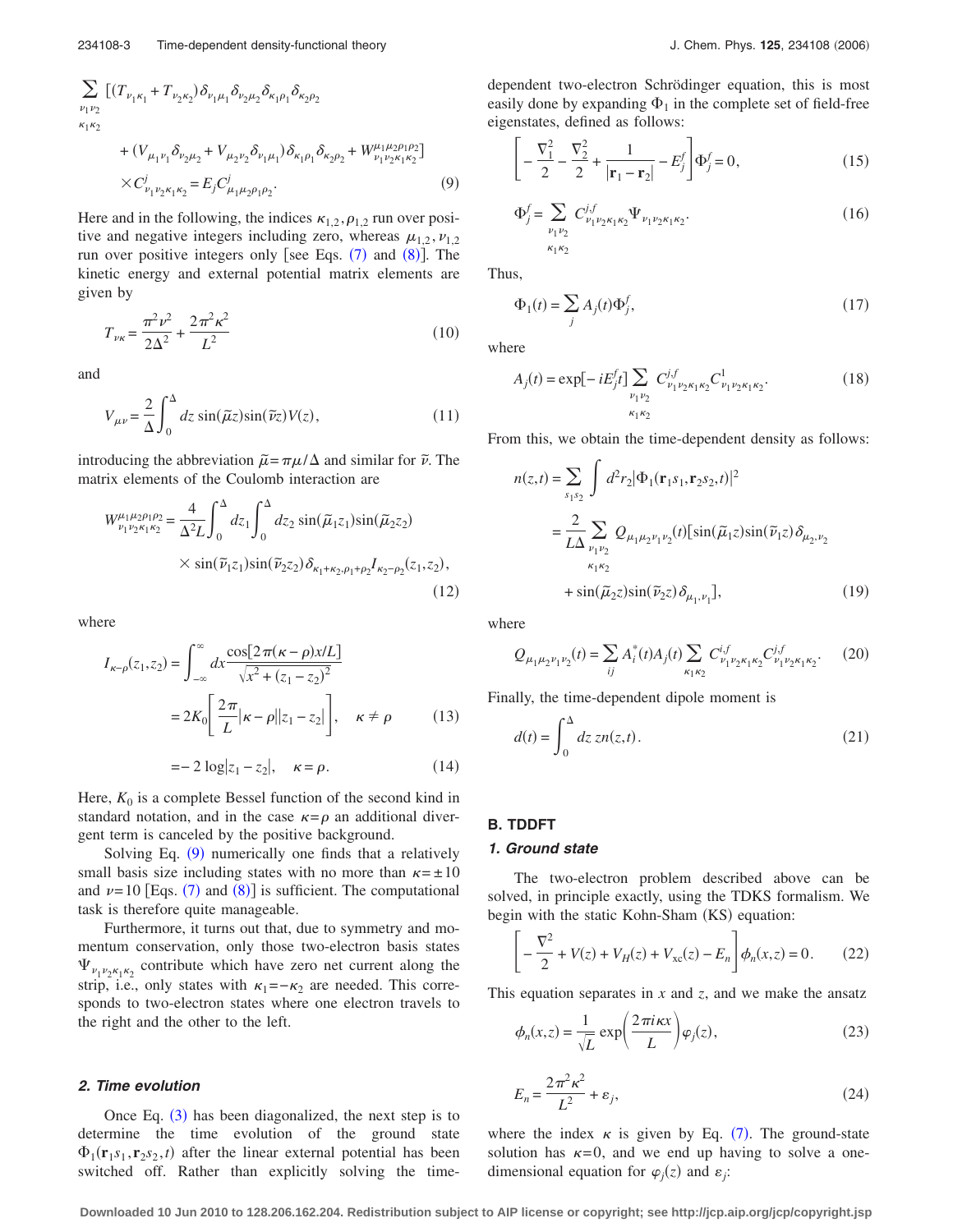<span id="page-3-0"></span>

FIG. 2. Two-electron ground-state density  $n(z)$  on a quantum strip of width  $\Delta = 10$  and length  $L = 50$ , with field strength  $F = 0.02$ . Full line: exact solution; dashed line: LDA.

$$
\left[ -\frac{1}{2}\frac{d^2}{dz^2} + V(z) + V_H(z) + V_{xc}(z) - \varepsilon_j \right] \varphi_j(z) = 0.
$$
 (25)

To solve the single-particle KS equation, we expand in a standing-wave basis as follows:

<span id="page-3-1"></span>
$$
\varphi_j(z) = \sqrt{\frac{2}{\Delta}} \sum_{\nu=1}^N C_{\nu}^j \sin(\tilde{\nu}z), \qquad (26)
$$

where

$$
\sum_{\nu} \left[ \frac{n^2}{2} \delta_{\mu\nu} + V_{\mu\nu} + V_{\mu\nu}^H + V_{\mu\nu}^{\text{xc}} \right] C_{\nu}^j = \varepsilon_j C_{\mu}^j. \tag{27}
$$

From this, the ground-state density follows as

$$
n(z) = \frac{4}{L\Delta} \sum_{\mu\nu} C_{\mu}^{1*} C_{\nu}^{1} \sin(\tilde{\mu}z) \sin(\tilde{\nu}z).
$$
 (28)

The matrix elements for the external, Hartree, and xc potentials are calculated from Eq.  $(11)$  $(11)$  $(11)$ . The Hartree potential is given by

$$
V_H(z) = -2 \int_0^{\Delta} dz' n(z') \log|z - z'|
$$
 (29)

plus a diverging constant which is canceled by the positive background. For the xc potential we use the LDA within the parametrization of the 2D electron gas of Tanatar and Ceperley.<sup>17</sup> For the (spin-unpolarized) systems under consideration, the more modern parametrization by Attaccalite *et al.*[18](#page-9-15) gives almost identical results.

Figure [2](#page-3-0) shows the two-electron ground-state density  $n(z)$  on a 2D quantum strip of width  $\Delta = 10$  and length *L*  $= 50$ , in the presence of a linear external potential [Eq.  $(2)$  $(2)$  $(2)$ ] with field strength  $F = 0.02$ . For these system parameters, the 2D Wigner-Seitz radius  $r_s = (\pi n)^{-1/2}$  has a value of  $r_s = 6$  at the maximum of the density distribution. The agreement between the exact and the LDA density is reasonably good and in fact becomes better for smaller quantum strips where the density is higher. In general, the LDA system is found to be a little more polarizable than the exact system.

#### *2. Time evolution*

Like in the case of the full two-electron Schrödinger equation, we set the charge-density oscillations in motion by

suddenly switching off the external potential at the initial time  $t = 0$ . The task is to solve the TDKS equation

$$
\left[-\frac{1}{2}\frac{d^2}{dz^2} + V_H(z,t) + V_{xc}(z,t) - i\frac{\partial}{\partial t}\right]\varphi(z,t) = 0,\tag{30}
$$

with initial condition  $\varphi(z, 0) = \varphi_1(z)$ . The time-dependent KS orbital  $\varphi(z, t)$  is expanded similar to Eq. ([26](#page-3-1)), and the timedependent expansion coefficients  $C_{\mu}(t)$  are numerically determined using the Crank-Nicholson algorithm plus predictor-corrector scheme.<sup>2</sup>

In the following, we will consider  $V_{\text{xc}}(z, t)$  within and beyond the ALDA. In the VK approximation of C-TDDFT, one obtains an expression for a time-dependent xc potential with memory, called  $ALDA+M$ :<sup>6,[15](#page-9-12)</sup>

<span id="page-3-4"></span>
$$
V_{\rm xc}(z,t) = V_{\rm xc}^{\rm ALDA}(z,t) + V_{\rm xc}^M(z,t),
$$
\n(31)

<span id="page-3-5"></span>with the memory part

$$
V_{\text{xc}}^{M}(z,t) = -\int_{0}^{z} \frac{dz'}{n(z',t)} \nabla_{z'} \sigma_{\text{xc},zz}(z',t). \tag{32}
$$

<span id="page-3-3"></span>The *zz* component of the xc stress tensor is given by

$$
\sigma_{\text{xc},zz}(z',t) = \int_0^t Y(n(z',t),t-t')\nabla_{z'}v_{z'}(z',t)dt'.
$$
 (33)

Here,  $\mathbf{v}(z,t) = \mathbf{j}(z,t)/n(z,t)$  is the time-dependent velocity field, where  $\mathbf{j}(z, t)$  is the current density. In 2D, the memory kernel *Y* is given by

$$
Y(n, t - t') = \mu_{\rm xc} - \frac{n^2}{\pi} \int \frac{d\omega}{\omega} \Im f_{\rm xc}^L(\omega) \cos[\omega(t - t')], \quad (34)
$$

with the 2D xc shear modulus of the electron liquid<sup>19</sup>

$$
\mu_{\rm xc} = n^2 (\Re f_{\rm xc}^L(0) - (ne_{\rm xc})'') \tag{35}
$$

(the prime denotes a derivative with respect to  $n$ ). In the following, we use the Holas-Singwi parametrization for the longitudinal frequency-dependent xc kernel of the 2D electron liquid: $^{20}$ 

<span id="page-3-2"></span>
$$
\Im f_{\text{xc}}^L(\omega) = \frac{A\omega}{B^2 + \omega^2},\tag{36}
$$

$$
\Re f_{\rm xc}^L(\omega) = f_{\infty} + \frac{AB}{B^2 + \omega^2}.
$$
\n(37)

The coefficients *A* and *B* are given by

$$
A = -\frac{11\pi^2}{32},\tag{38}
$$

$$
B = \frac{A}{(ne_{\text{xc}})'' - f_{\infty}},\tag{39}
$$

with

$$
f_{\infty} = \frac{1}{2n} \left\{ -\frac{5}{2} n^2 \left( \frac{e_{\text{xc}}}{n} \right)' + 12n^{3/2} \left( \frac{e_{\text{xc}}}{\sqrt{n}} \right)' \right\}.
$$
 (40)

It is easy to see that this simple parametrization for  $f_{\text{xc}}^L$  leads to zero shear modulus,  $\mu_{\text{xc}} = 0$ . A more sophisticated interpo-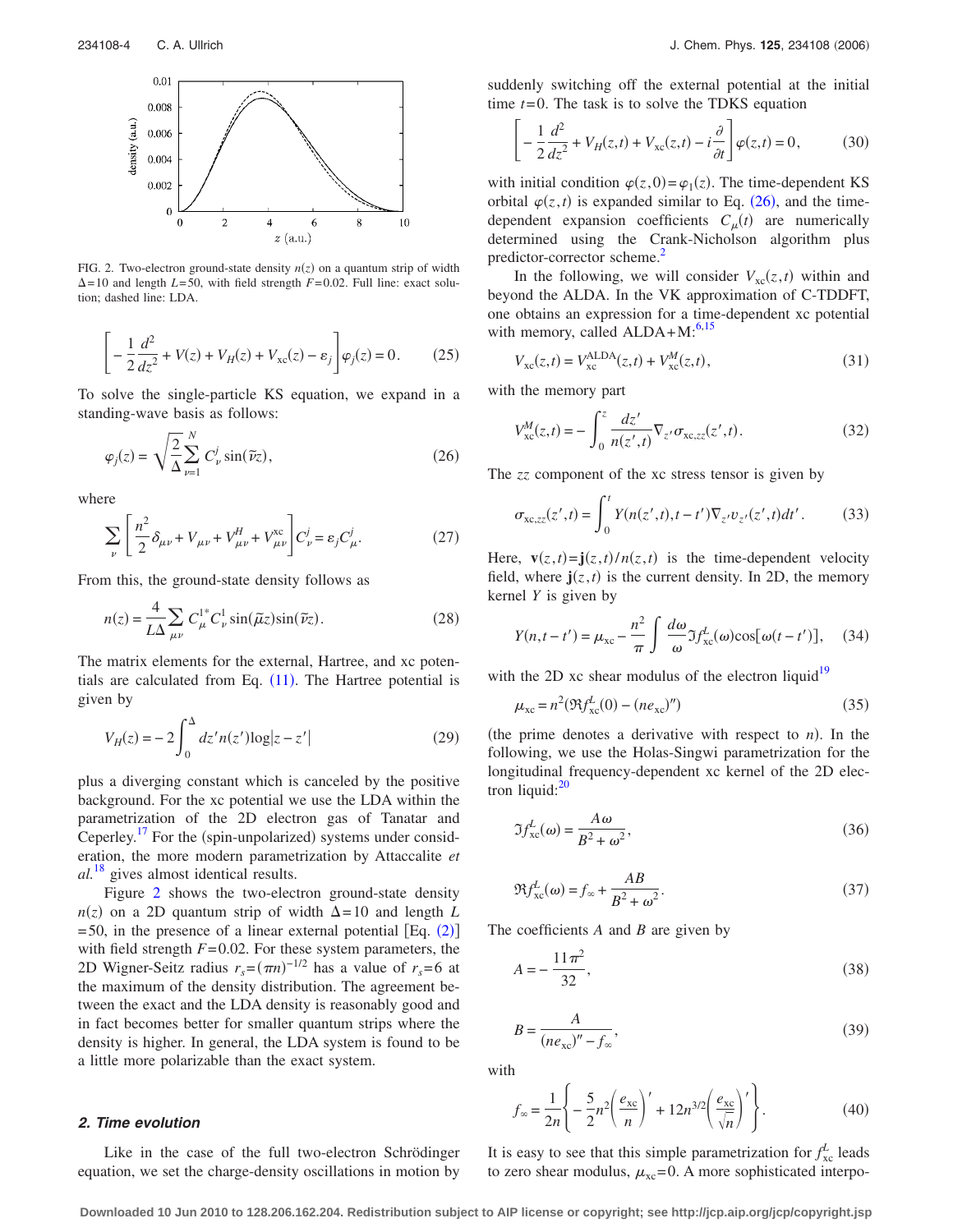<span id="page-4-0"></span>

J. Chem. Phys. 125, 234108 (2006)

<span id="page-4-1"></span>

FIG. 3. Time-dependent dipole moment  $d(t)$  associated with the chargedensity oscillations in a quantum strip of width  $\Delta = 10$ , length  $L = 50$ , and initial field strength *F*= 0.02. Top: exact solution; bottom: ALDA.

lation formula, with finite  $\mu_{\text{xc}}$ , has been derived by Qian and Vignale,<sup>19</sup> but its input parameters are currently only available for a limited range of densities in the metallic regime. The shear modulus is known to be crucial for obtaining ac-curate static polarizabilities in polymers.<sup>13[,14](#page-9-11)</sup> However, here we are interested in a dynamical range of the order of the plasma frequency, and the three-dimensional (3D) study of Ref. [6](#page-9-5) has shown that there is no qualitative, and not much quantitative, difference in that regime between  $f_{\text{xc}}^L$  parametrizations with zero and finite  $\mu_{\text{xc}}$ : both capture the mixed elastic/dissipative behavior of the electron liquid at finite frequencies. For our purposes, it is therefore sufficient, as well as practically more convenient, to work with the Holas-Singwi formula [Eq. ([36](#page-3-2))].

An additional advantage of the Holas-Singwi  $f_{\text{xc}}^L$  is that it leads to a very simple expression for the memory kernel:

$$
Y(n, t - t') = -\frac{An^2}{B}e^{-B(t - t')},
$$
\n(41)

i.e., the system experiences an exponential memory loss. This is similar to what was observed $6,15$  $6,15$  in 3D systems using the Gross-Kohn parametrization for  $f_{\text{xc}}^L$ .<sup>[21](#page-9-18)</sup> As a consequence, the numerical evaluation of the time integral in Eq.  $(33)$  $(33)$  $(33)$  can be simplified by introducing a cutoff in *t*−*t*, i.e., not the entire history of the system from *t*= 0 onwards needs to be included.

## **III. RESULTS AND DISCUSSION**

#### **A. Charge-density oscillations**

Figures [3](#page-4-0) and [4](#page-4-1) compare the time-dependent dipole moment  $d(t)$  [Eq. ([21](#page-2-2))] for quantum strips of width  $\Delta = 10$  and lengths *L*= 50 and *L*= 100, respectively, calculated from the exact density  $[Eq. (19)]$  $[Eq. (19)]$  $[Eq. (19)]$  and from the ALDA density. The

FIG. 4. Same as Fig. [3](#page-4-0) but for a strip of length *L*= 100.

initial state was prepared with an external potential  $[Eq. (2)]$  $[Eq. (2)]$  $[Eq. (2)]$ of field strength *F*= 0.02, which was abruptly switched off at  $t = 0$ .

At first sight, the ALDA charge-density oscillations seem to agree well with the exact ones, as far as the frequency and the average amplitude of  $d(t)$  are concerned. On closer examination, however, we observe a beating pattern in the exact charge-density oscillations, which shows up as a lowfrequency modulation of the amplitude of  $d(t)$ . This effect is not reproduced by the ALDA, which produces a constant amplitude [we disregard here the small, rapid wiggles in the amplitudes of  $d(t)$ , which are a nonlinear effect caused by the relatively strong initial field, see Fig.  $2$ . In the following, we will focus on discussing the origin of these modulations, and on the related shortcomings of the ALDA and the consequences thereof. It will turn out that this effect provides a key to understanding the meaning of dissipation in TDKS theory.

In Sec. II A 2 we considered the time evolution of the exact two-electron state and explained how it can be obtained by expanding the time-dependent wave function in the complete set of field-free eigenstates, see Eq.  $(17)$  $(17)$  $(17)$ . For the system parameters and field strengths under consideration, this expansion turns out to be dominated by just a few leading terms in the summation over  $A_j(t)\Phi_j^f$ . Looking at those few terms with the largest  $|A_j(t)|^2$  will give us sufficient information to understand the electron dynamics leading to the beating pattern in  $d(t)$ .

Let us analyze in detail the case  $\Delta = 10$ , *L*=100, and *F*  $= 0.02$ . We have solved the two-electron Schrödinger equation with 11 plane-wave and 8 standing-wave basis states, i.e.,  $|\kappa| \le 5$  and  $\nu \le 8$  $\nu \le 8$  in Eqs. ([7](#page-1-3)) and (8). Table [I](#page-5-0) shows the six leading terms in the expansion [Eq.  $(17)$  $(17)$  $(17)$ ] of  $\Phi(t)$  in terms of field-free eigenstates, i.e., those terms with the largest  $A_j^2$ , and the associated energies  $E_i$ , where we define the field-free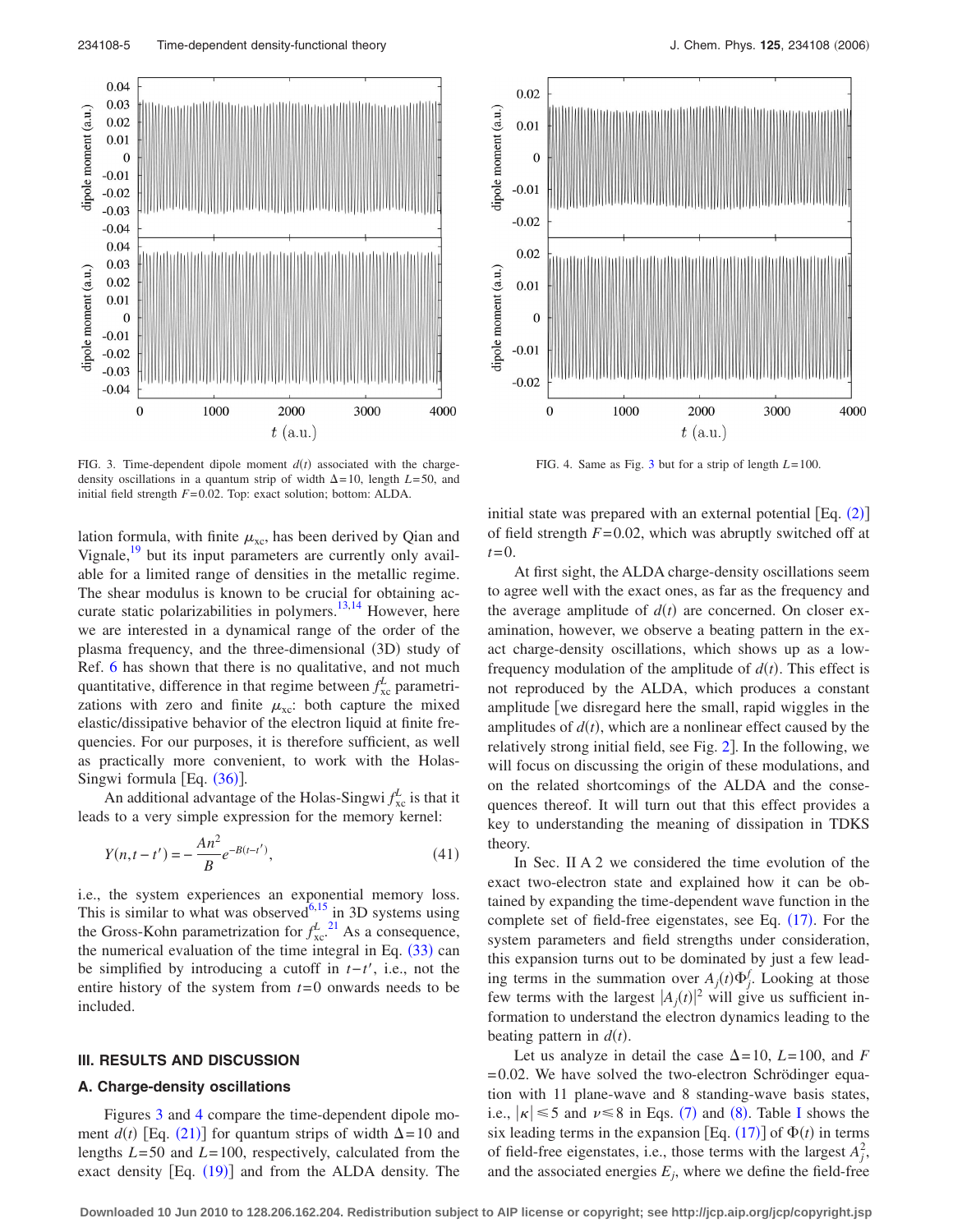<span id="page-5-0"></span>TABLE I. Leading terms in expansion ([17](#page-2-4)) of the time-dependent twoelectron wave function  $\Phi(t)$  in terms of field-free eigenstates (for a strip with  $\Delta = 10$ , *L*=100, and *F*=0.02). ( $\nu_1, \nu_2$ ) indicates the dominating single-particle configurations (see Fig. [5](#page-5-1)).

| j              | $(\nu_1, \nu_2)$  | $A_i^2$   | $E_i$     |
|----------------|-------------------|-----------|-----------|
|                | (1,1)             | 0.897 406 | 0         |
| $\overline{2}$ | (1,2), (2,1)      | 0.098 766 | 0.148 661 |
| 3              | (2,2)             | 0.002 698 | 0.294 534 |
| $\overline{4}$ | (1,3), (3,1)      | 0.001 008 | 0.394 043 |
| 5              | (2,3), (3,2)      | 0.000 051 | 0.542 683 |
| 6              | $(1,4)$ , $(4,1)$ | 0.000 048 | 0.739 263 |

ground-state energy to be  $E_1 = 0$ . The remaining terms in Eq.  $(17)$  $(17)$  $(17)$  have values of  $A_j^2$  that are orders of magnitude smaller.

According to Eq. ([4](#page-1-1)), each field-free eigenstate  $\Phi_j^f$  is represented as a sum of single-particle Slater determinants. The leading  $\Phi^f_j$  are dominated by configurations  $\Psi_{\nu_1\nu_2\kappa_1\kappa_2}$ whose standing-wave quantum numbers  $(\nu_1, \nu_2)$  are given in the second column of Table [I](#page-5-0) and which can have a broad range of plane waves  $(\kappa_1, \kappa_2)$ . This is illustrated in detail in Fig. [5,](#page-5-1) which shows histograms of the coefficients  $[C^{j,f}_{\nu_1\nu_2\kappa_1\kappa_1}]^2$  in the expansion  $\Phi_{j}^f = \sum_{\kappa_1\kappa_2}^{\nu_1\nu_2} C^{j,f}_{\nu_1\nu_2\kappa_1\kappa_2} \Psi_{\nu_1\nu_2\kappa_1\kappa_2}$  of the first four leading field-free eigenstates. One can clearly see that there are dominating pairs of standing-wave quantum numbers  $(\nu_1, \nu_2)$ , which explains the assignment in the

<span id="page-5-1"></span>

FIG. 5. Values of the coefficients  $[C_{\nu_1\nu_2\kappa_1\kappa_2}^{j,f}]^2$  in the representation  $\Phi_j^f$  $=\sum_{\kappa_1,\kappa_2}^{\nu_1\nu_2} C_{\nu_1\nu_2\kappa_1\kappa_2}^{j,f} \Psi_{\nu_1\nu_2\kappa_1\kappa_2}$  of the first four leading field-free eigenstates (see Table [I](#page-5-0)). Each configuration with standing waves  $(\nu_1, \nu_2)$  along *z* also has running waves along *x* with  $(\kappa, -\kappa)$ , where  $-5 \le \kappa \le 5$ , shown here as histograms. The dominating configurations are for  $\kappa = 0$ , but finite  $\kappa$  are not negligible.

second column of Table [I.](#page-5-0) Each configuration with standing waves  $(\nu_1, \nu_2)$  along *z* is accompanied by left and right running waves  $(\kappa, -\kappa)$  along *x*. The case  $\kappa = 0$  is dominant, but finite  $\kappa$  are not negligible.

To understand the beating pattern in the dipole oscillations of Figs. [3](#page-4-0) and [4,](#page-4-1) we now focus on the first three leading field-free eigenstates and their standing-wave quantum numbers  $(\nu_1, \nu_2)$ , and for the moment disregard the running waves along *x*. The beating pattern essentially arises from a superposition of two dipole oscillations associated with the transitions  $(1,1) \rightarrow (1,2)$ ,  $(2,1)$  and  $(1,2)$ ,  $(2,1) \rightarrow (2,2)$ . The associated energy differences are  $E_2 - E_1 = \omega_{21}$  $= 0.148$  661 and  $E_3 - E_2 = \omega_{32} = 0.145$  873. The two oscillation frequencies  $\omega_{21}$  and  $\omega_{32}$  are very close, and their difference  $\omega_{21} - \omega_{32} = 0.002788$  is precisely the frequency of the amplitude modulation of  $d(t)$ . The resulting modulation period is  $T_{\text{mod}} = 2\pi/(\omega_{21} - \omega_{32}) = 2254$ , which agrees extremely well with the data shown in Fig. [4.](#page-4-1) Similarly, for the case *L*= 50 shown in Fig. [3](#page-4-0) we find  $T_{\text{mod}}= 964$  (here, the difference  $\omega_{21} - \omega_{32}$  is a bit bigger). The amplitude of the modulations of  $d(t)$  depends on the field strength  $F$  and remains small as long as  $A_1^2, A_2^2 \ge A_3^2$ .

It is now easy to see why the ALDA misses the beating pattern in  $d(t)$ : the reason is that it does not account for doubly excited configurations. The ALDA includes only single excitations, which are the only possible excitations of the KS system. Thus, transitions involving the  $(\nu_1, \nu_2)$  $=(2, 2)$  configuration, which are crucial to explaining the modulation of  $d(t)$ , cannot occur, and therefore no superposition effect takes place.

In addition to the standing-wave double excitations, the contribution of doubly excited running-wave states  $(\kappa,-\kappa)$ along *x* are also important. Again, the ALDA only includes the case  $\kappa = 0$  (single excitations along *x* are not possible due to momentum conservation). On the other hand, ignoring the states  $(\kappa, -\kappa)$  with finite  $\kappa$  in the expansion of the full twoelectron wave function would lead to substantially different energies  $E_j$ , and the low-frequency beating pattern of  $d(t)$ would be destroyed.

The exact xc potential (which we will construct in the next subsection) has to compensate for the absence of multiple excitations in the TDKS wave function, and it does so through a nonadiabatic contribution. This is known from linear-response theory, $4\overline{ }$  where the xc kernel must have a frequency dependence to describe double excitations.

## **B. Exact xc potential and time-dependent energy** *1. Construction of the exact time-dependent xc potential*

If the density  $n(\mathbf{r},t)$  of a system of two electrons in a singlet state is given, it is a straightforward affair to construct that xc potential  $V_{\text{xc}}(\mathbf{r},t)$  which, when employed in a TDKS equation, reproduces this density. $^{22}$  The doubly occupied TDKS orbital can be written as

**Downloaded 10 Jun 2010 to 128.206.162.204. Redistribution subject to AIP license or copyright; see http://jcp.aip.org/jcp/copyright.jsp**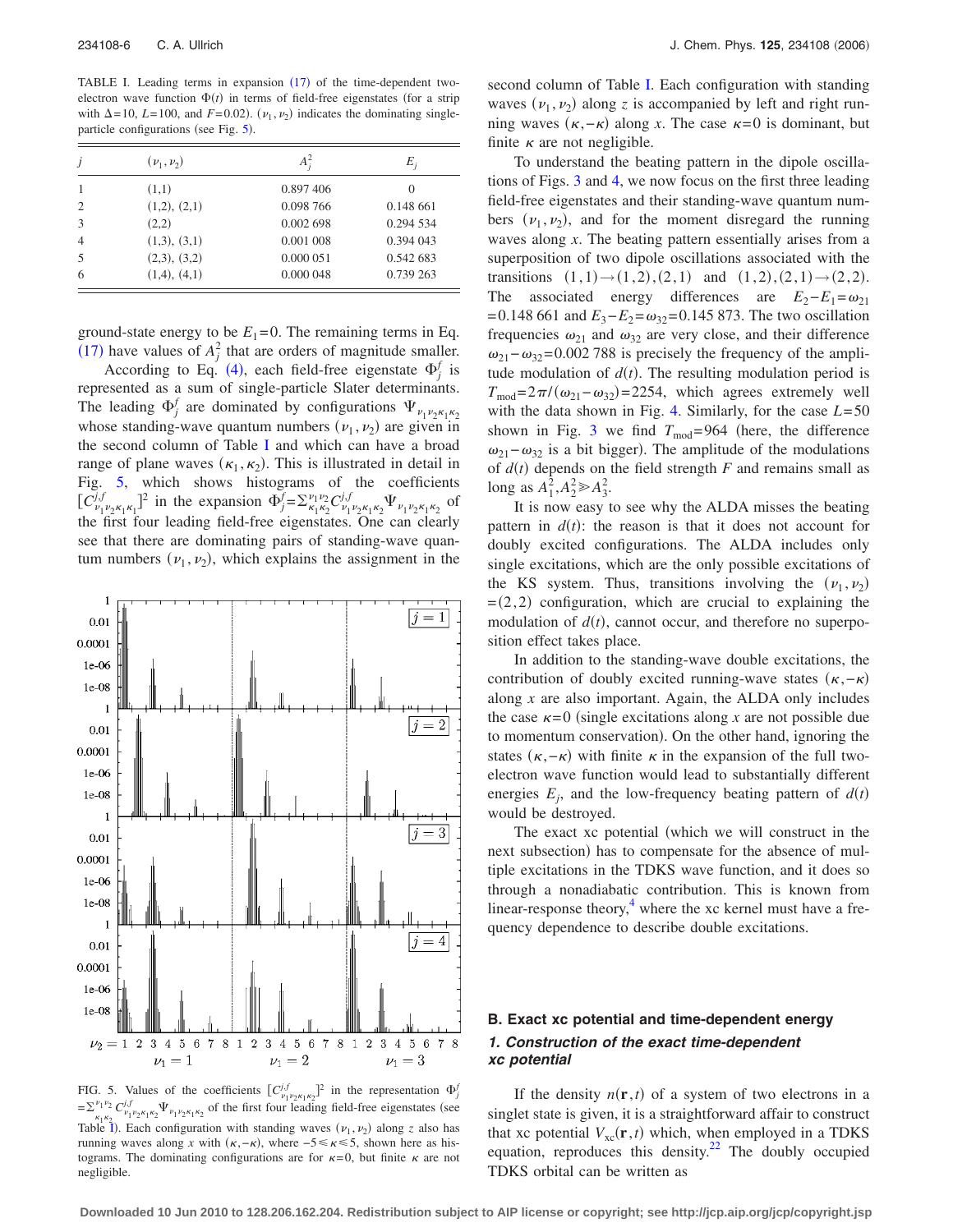<span id="page-6-0"></span>
$$
\varphi(\mathbf{r},t) = \sqrt{\frac{n(\mathbf{r},t)}{2}} e^{i\alpha(\mathbf{r},t)},
$$
\n(42)

where the phase  $\alpha$  is a real function and related to the current density as follows:

$$
\nabla \alpha(\mathbf{r},t) = \mathbf{j}(\mathbf{r},t)/n(\mathbf{r},t). \tag{43}
$$

Inserting ansatz ([42](#page-6-0)) into the TDKS equation, one obtains

$$
V_{\rm xc}(\mathbf{r},t) = V_{\rm xc}^{\rm stat}(\mathbf{r},t) + V_{\rm xc}^{\rm dyn}(\mathbf{r},t). \tag{44}
$$

The first term,

$$
V_{\text{xc}}^{\text{stat}}(\mathbf{r},t) = \frac{1}{4}\nabla^2 \ln n(\mathbf{r},t) + \frac{1}{8} |\nabla \ln n(\mathbf{r},t)|^2 - V(\mathbf{r},t)
$$

$$
-V_H(\mathbf{r},t), \qquad (45)
$$

is identical to the expression for constructing the static xc potential from a given static two-electron density, $23$  except that all quantities are now taken as time dependent. The second term,

$$
V_{\text{xc}}^{\text{dyn}}(\mathbf{r},t) = -\dot{\alpha}(\mathbf{r},t) - \frac{1}{2} |\nabla \alpha(\mathbf{r},t)|^2, \tag{46}
$$

has no static counterpart and is therefore a truly dynamical contribution.

#### *2. Exact energy of the TDKS system*

Let us now consider the time dependence of the total energy  $E(t)$  of our two-electron system. Since we are dealing with free charge-density oscillations of a finite 2D quantum strip, i.e., there is no time-dependent external force, the total energy of the full many-body system must obviously be constant. This is easy to see for the exact time-dependent twoelectron wave function  $\Phi(t)$ : according to Eqs. ([17](#page-2-4)) and ([18](#page-2-5)), we simply have  $E(t) = \sum_j E_j$  for all times.

As long as the external potential *V* remains static, it is straightforward to express the constant total energy as a time-dependent density functional. $^{24}$  To be as general as possible, we work within C-TDDFT, where the TDKS Hamiltonian is as follows: $25,26$  $25,26$ 

<span id="page-6-2"></span>
$$
\hat{h}(t) = \frac{1}{2} \left( \frac{\nabla}{i} + \frac{1}{c} \mathbf{A}_{\text{xc}}(\mathbf{r}, t) \right)^2 + V(\mathbf{r}) + V_H(\mathbf{r}, t) + V_{\text{xc}}(\mathbf{r}, t),
$$
\n(47)

where  $\mathbf{A}_{\text{xc}}(\mathbf{r},t)$  is the xc vector potential. In particular, this applies for situations where the system evolves from an initial state that is *not* the ground state. Formally, the *exact*  $V_{\text{xc}}(\mathbf{r},t)$  and  $\mathbf{A}_{\text{xc}}(\mathbf{r},t)$  are therefore functionals of not only the time-dependent density but also of the initial many-body and KS wave functions.<sup>2</sup>

Generalizing the work of Hessler *et al.*[28,](#page-9-25)[29](#page-9-26) to include the presence of  $A_{xc}$ , one can write for a two-electron system

<span id="page-6-1"></span>
$$
E = 2 \int d\mathbf{r} \varphi^*(\mathbf{r}, t) \left[ \frac{1}{2} \left( \frac{\nabla}{i} + \frac{1}{c} \mathbf{A}_{xc}(\mathbf{r}, t) \right)^2 + V(\mathbf{r}) \right] \varphi(\mathbf{r}, t)
$$

$$
+ E_H[n(t)] + E_{xc}(t).
$$
(48)

 $E_H[n]$  is the Hartree energy functional, and the timedependent xc energy is *defined* by Eq. ([48](#page-6-1)). One finds, using Eqs.  $(47)$  $(47)$  $(47)$  and  $(48)$  $(48)$  $(48)$ ,

<span id="page-6-3"></span>
$$
\dot{E}_{\text{xc}}(t) = \int d\mathbf{r} \dot{n}(\mathbf{r},t) V_{\text{xc}}(\mathbf{r},t) - \frac{1}{c} \int d\mathbf{r} \mathbf{j}(\mathbf{r},t) \cdot \dot{\mathbf{A}}_{\text{xc}}(\mathbf{r},t). \tag{49}
$$

In Refs. [28](#page-9-25) and [29](#page-9-26) the main purpose of introducing timedependent energy components was to derive exact conditions and constraints for the scalar xc potential in TDDFT. It was found that the time-dependent correlation energy, obtained from Eq. ([49](#page-6-3)), can sometimes become positive.

## *3. The adiabatic energy*

To guarantee that the total  $E$ , Eq. ([48](#page-6-1)), is constant,  $E_{\text{xc}}(t)$ has to be an extremely complicated functional whose dependence on density and current is nonlocal in space and time, and which also depends implicitly on the initial KS and many-body states.

A simple approximation to the time-dependent xc energy functional is obtained by taking the ground-state xc energy functional  $E_{\text{xc}}^{\text{gs}}[n]$  that was used in the calculation of the initial state for the TDKS time propagation and evaluating it with the time-dependent density. Making this approximation in Eq. ([48](#page-6-1)) defines the *adiabatic energy*  $E_a(t)$  which was first introduced in Ref. [15](#page-9-12) and more thoroughly analyzed by D'Agosta and Vignale.<sup>16</sup> For a two-electron KS system with a doubly occupied single-particle orbital, we thus have

<span id="page-6-4"></span>
$$
E_a(t) = 2 \int d\mathbf{r} \varphi^*(\mathbf{r}, t) \left[ \frac{1}{2} \left( \frac{\nabla}{i} + \frac{1}{c} \mathbf{A}_{\text{xc}}(\mathbf{r}, t) \right)^2 + V(\mathbf{r}) \right] \varphi(\mathbf{r}, t) + E_H[n(t)] + E_{\text{xc}}^{\text{gs}}[n(t)]. \tag{50}
$$

Clearly,  $E_a(t)$  is not equal to the true total energy (which should be constant), but, just as the exact  $E$  from Eq.  $(48)$  $(48)$  $(48)$ , it reduces to the ground-state energy in the static limit. One finds that the rate of change of the adiabatic energy is

$$
\dot{E}_a(t) = \frac{1}{c} \int d\mathbf{r} \mathbf{j}(\mathbf{r},t) \cdot \dot{\mathbf{A}}_{\text{xc}}(\mathbf{r},t).
$$
 (51)

D'Agosta and Vignale<sup>16</sup> proved that  $E_a(t)$  decreases monotonically in the absence of an external driving field when the VK expression is used for  $A_{xc}$ , which indicates that the system is irreversibly driven to equilibrium.

In the case of our 2D quantum strip, the density is spatially inhomogeneous along the *z* direction only, which means that we can replace the xc vector potential by the dynamical scalar potential using the relation

$$
\frac{1}{c}\dot{\mathbf{A}}_{\text{xc}}(\mathbf{r},t) = -\nabla V_{\text{xc}}^{\text{dyn}}(\mathbf{r},t).
$$
\n(52)

Furthermore, the *z* components of the physical current  $j_z(z,t)$ and the KS current  $j_{KS,z}(z,t) = 2\mathfrak{I}(\varphi^* d\varphi/dz)$  of this particular two-electron system become identical. Therefore, we obtain

<span id="page-6-5"></span>
$$
\dot{E}_a(t) = -L \int_0^{\Delta} dz j_z(z,t) \frac{d}{dz} V_{\text{xc}}^{\text{dyn}}(z,t). \tag{53}
$$

This shows that the rate of change of the adiabatic energy is determined by the work done by the forces associated with

**Downloaded 10 Jun 2010 to 128.206.162.204. Redistribution subject to AIP license or copyright; see http://jcp.aip.org/jcp/copyright.jsp**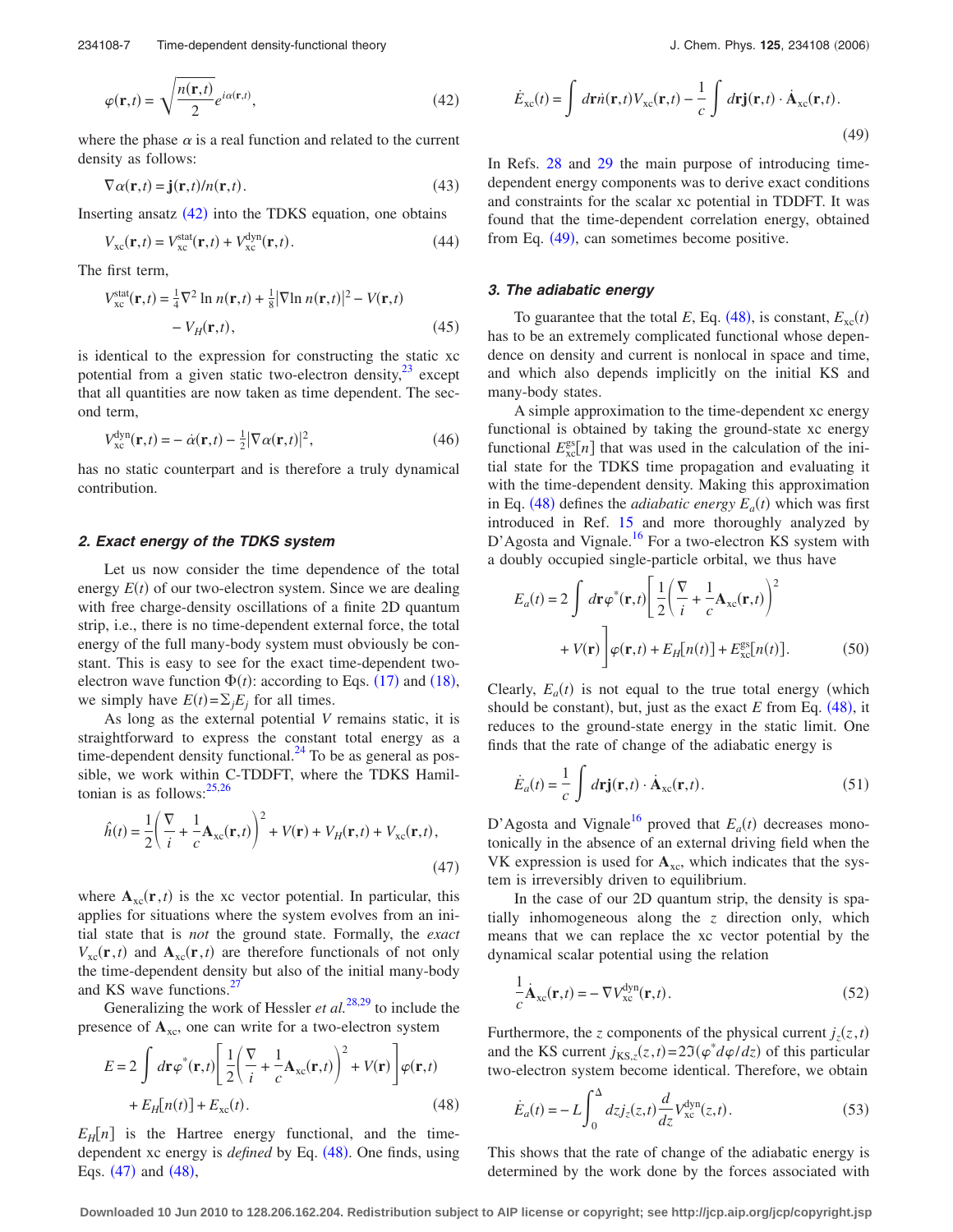<span id="page-7-0"></span>

FIG. 6. Full lines: cycle-averaged adiabatic energy  $\bar{E}_a(t)$  for the exact solutions of the charge-density oscillations on the 2D quantum strip with  $L = 50$  (top) and  $L = 100$  (bottom). Short and long dashed lines:  $E_a(t)$  calculated with ALDA and ALDA+M. For clarity, all energies are shifted so that they initially coincide.

the dynamical xc potential. Thus, the adiabatic energy is a useful tool to analyze dissipation in TDDFT.

In the case where we start from the exact time-dependent density and ask what the associated exact adiabatic energy is, a direct evaluation of expression  $(50)$  $(50)$  $(50)$  is not possible, since one does not know the form of the exact xc energy functional. Fortunately, the adiabatic energy can easily be obtained from Eq.  $(53)$  $(53)$  $(53)$  through a simple time integration:  $E_a(t) = \int_0^t \dot{E}_a(t')dt'$ . This is a very convenient way of determining the exact adiabatic energy (up to an irrelevant constant) from the exact density.

We have calculated  $E_a(t)$  for the exact solutions of the charge-density oscillations for the 2D quantum strips with  $L=50$  and  $L=100$ ; see top parts of Figs. [3](#page-4-0) and [4.](#page-4-1) As expected, the exact adiabatic energy is *not* constant but rather rapidly fluctuates with time. For the sake of clarity, and since these rapid fluctuations are not what we are primarily interested in, we define a cycle-averaged adiabatic energy  $\overline{E}_a(t)$ , which is obtained by averaging the adiabatic energy at each time *t* over a time window of one period of the chargedensity oscillation (duration  $\sim$  40 a.u.).

Figure [6](#page-7-0) shows the adiabatic energy for the two quantum strips, calculated with different methods [both the ALDA and ALDA+M energies have been directly determined from Eq.  $(50)$  $(50)$  $(50)$ ; the ALDA+M results will be discussed in the next subsection]. One clearly sees slow oscillations of the exact  $\overline{E}_a(t)$  with the same period as the amplitude modulations of  $d(t)$  (see Figs. [3](#page-4-0) and [4](#page-4-1)). By contrast,  $E_a(t)$  in ALDA is constant as expected, since the ALDA dipole amplitudes are not modulated.

These results provide some interesting insights into TD-DFT. It follows from the Runge-Gross theorem $<sup>1</sup>$  that there</sup>

<span id="page-7-1"></span>

FIG. 7. Time-dependent dipole moment calculated with ALDA+M for the same chargedensity oscillations treated in Figs. [3](#page-4-0) and [4.](#page-4-1) Upper panel: *L*= 50; lower panel: *L*= 100.

exists a unique TDKS system which reproduces any (reasonably well-behaved) time-dependent density  $n(\mathbf{r},t)$  of a manybody system. In particular, if the exact functional for the xc potential  $V_{\text{xc}}(\mathbf{r},t)$  is used, the TDKS system gives the exact time-dependent density. However, the adiabatic energy (as defined above) is not required to remain constant like the true energy of the many-particle system (in the absence of a time-dependent external field, of course).

How does this happen in our 2D model system? The exact TDKS system has to somehow reproduce the amplitude modulations of the time-dependent dipole moment, but it cannot do so through a simple superposition of oscillations associated with single and double excitations, as it happens in the full two-electron Schrödinger equation: there are no double excitations in the TDKS system. Instead, the TDKS system has to produce the beating pattern in  $d(t)$  through the action of the xc potential. In other words, the dynamical part of the xc potential,  $V_{\text{xc}}^{\text{dyn}}$ , acts in a sense like an "external" potential which alternatingly drives and suppresses the charge-density oscillations of the system in order to increase or diminish the amplitude of  $d(t)$ . The periodic fluctuations of the adiabatic energy  $E_a(t)$  serve as an indicator for this behavior.

## **C. Memory effects and dissipation**

In the previous subsections, we have seen that the ALDA fails to reproduce some key features of the dynamics of the two-electron system, related to the fact that it misses the double excitations. We have also seen that the exact xc potential makes up for this through nonadiabatic contributions. Let us now see how the nonadiabatic ALDA+M approximation of C-TDDFT performs, which was described in Sec. II B 2.

Figure [7](#page-7-1) shows the time-dependent dipole moment for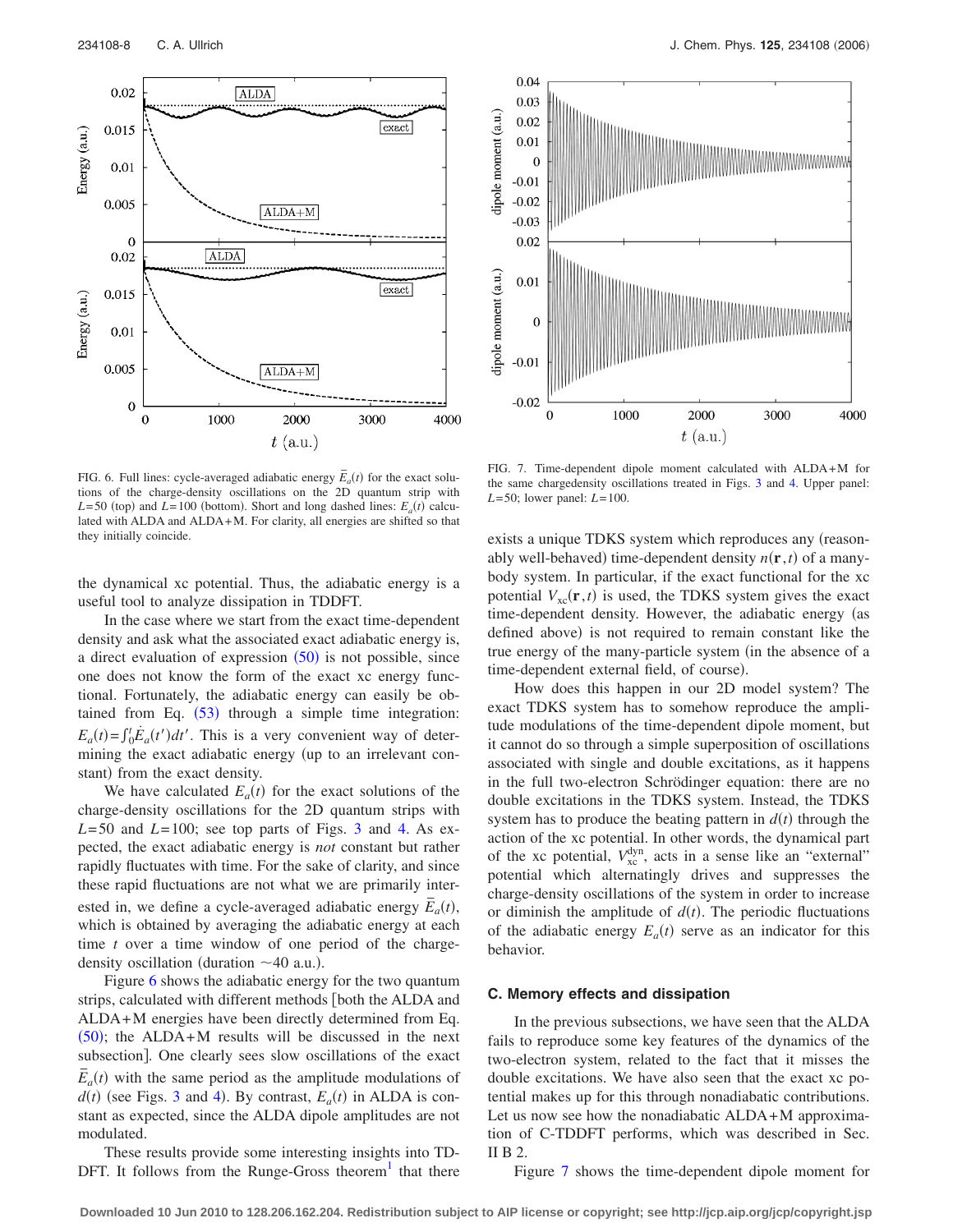the charge-density oscillations of the same 2D quantum strips discussed above but now calculated using the nonadiabatic ALDA+M xc potential [Eq.  $(31)$  $(31)$  $(31)$ ]. In both cases, the dipole oscillations are exponentially damped, similar to what was previously observed for plasmon oscillations in a semiconductor quantum well. $^{15}$  Representing the dipole moment as  $d(t) \sim d_0 \cos(\omega t) e^{-\Gamma t}$ , we find a damping rate of about  $\Gamma$  $= 0.0007$  for the *L*=50 strip and  $\Gamma = 0.00055$  for the *L*=100 strip. As expected, the system with *L*= 100 has a somewhat weaker damping, due to its lower particle density, which reduces the probability of electron-electron scattering.

The long dashed lines in Fig. [6](#page-7-0) show the adiabatic energy  $E_a(t)$ , calculated with ALDA+M. In both quantum strip systems, the energy is dissipated at an exponential rate,  $E_a(t) = E_a(0)e^{-2\Gamma t}$ . As discussed in the previous subsection, the exact adiabiatic energy oscillates, but on average there is no dissipation. These results clearly show that the nonadiabatic ALDA+M functional fails for our finite two-electron system. It results in an unphysical damping of the chargedensity oscillations.

Technically, the dissipation arises from the fact that  $V_{\text{xc}}^{M}$ is a velocity-dependent potential. As was discussed in Ref. [6,](#page-9-5) the history dependence of  $V_{\text{xc}}^M$ , which is governed by the memory kernel  $Y(n, t-t')$ , is such that it accounts for both dissipative and elastic properties of the electron liquid. The microscopic properties of the many-body system enter through the frequency-dependent xc kernel of the homogeneous electron gas,  $f_{\text{xc}}(\omega)$ . This function describes dynamical processes of the homogeneous electron gas that go beyond single-particle excitations, i.e.,  $f_{\text{xc}}(\omega)$  contains the physics of multiple particle-hole excitations. In principle, this should be a good thing, since we have seen from our model that the main defect of the ALDA is the absence of double excitations. But in spite of this, the ALDA+M does not work in our system. How can one understand this? An answer will emerge from a discussion of the thermodynamic limit in the following subsection.

#### **D. Thermodynamic limit**

The central reason for the failure of the ALDA+M for finite systems is the fact that it is based on the homogeneous electron gas, i.e., a reference system of infinite extent. Recall that the ALDA+M functional  $[Eq. (31)]$  $[Eq. (31)]$  $[Eq. (31)]$  originates from the VK formalism, which expresses the xc vector potential as a functional of the local density and velocity field, using the xc viscosity coefficients of the homogeneous electron liquid. Thus, even though the ALDA+M xc scalar potential is a nonlocal functional of the density  $[Eq. (32)]$  $[Eq. (32)]$  $[Eq. (32)]$  and thus sensitive to the size of the system under study, the VK approach implies that exchange and correlation are treated locally as if the system were infinite.

In our case of the 2D quantum strip, the currents flow only along the *z* direction, and the density is independent of *x*. Thus,  $V_{\text{xc}}^{M}(z, t)$  as well as the exact  $V_{\text{xc}}(z, t)$  are independent of *x*. However, in contrast to the exact xc potential,  $V_{\text{xc}}^{M}(z, t)$ cannot distinguish between a finite and an infinite quantum strip, as long as the density  $n(z, t)$  across the strip is the same in both systems.

We can carry out the thought experiment of increasing the length *L* of the strip and simultaneously adding electrons to keep the same  $n(z, t)$  as for the two-electron system. The ALDA and the ALDA+M xc potentials would be unchanged, likewise the Hartree potential, and we would find exactly the same charge-density oscillations across the strip. In particular, the damping in ALDA+M would be the same, irrespective of the length of the strip.

On the other hand, the dynamics of the exact many-body system will change dramatically if we increase both *L* and the particle number. The time-dependent many-body wave function will contain not only single and double excitations but a vast number of multiple excitations. The density of levels in the excitation spectrum will grow and eventually turn into a continuum. Recall that for the two-electron system, we explained the periodic amplitude modulation of the charge-density oscillation through a superposition of two frequencies associated with the dominant single and double excitations. If the system size grows, many more such transitions will play a role, and we will have to form a coherent superposition of many close-lying oscillators. The resulting beating pattern will become more complex and seem difficult to predict.

However, we can get a clue from comparing the cases of  $L = 50$  and  $L = 100$ . For the longer strip, the modulation period increases, i.e., the recurrence time becomes longer. In the limit of infinite system size, this suggests that the recurrence time will in fact become infinite. In other words, the charge-density oscillations will be irreversibly damped.

But where does the energy go? Since the purely electronic damping that we consider here can be viewed as a beat with infinite recurrence time, the energy is not lost but remains in the system. In the free charge-density oscillations under study, the wave function can be expressed as a linear superposition of field-free many-body states, each of which carries a time-dependent phase exp( $-iE_j^f$ ) [this is a generalization of Eq.  $(17)$  $(17)$  $(17)$  to *N* particles]. Thus, the energy is, from the very beginning when the oscillation is triggered, shared in a fixed manner among all excited-state configurations that make up the time-dependent many-body wave function. In turn, the charge-density oscillation is a coherent superposition of a continuum of single and multiple particle-hole excitations, which steadily run out of phase. This reduces the amplitude of the collective mode due to destructive interference.

To give a simple illustration, consider the case of an exponential damping of the time-dependent dipole moment,  $d(t) = d_0 \cos(\omega t) e^{-\Gamma t}$ . We can carry out a Fourier analysis of the spectral content of  $d(t)$ , and the result is that  $d(t)$  arises from a superposition of a continuum of oscillators whose frequency distribution has a Lorentzian shape of half-width  $\Gamma$  centered around  $\omega$ .

We thus see that the unphysical damping of the ALDA +M in finite systems derives from the coupling of the collective electron dynamics to continua of multiple particlehole excitations; these continua are implicitly contained in the viscosity coefficients of the homogeneous electron liquid, which are evaluated for the local density at each point. For a physically accurate description of *finite* systems, where the